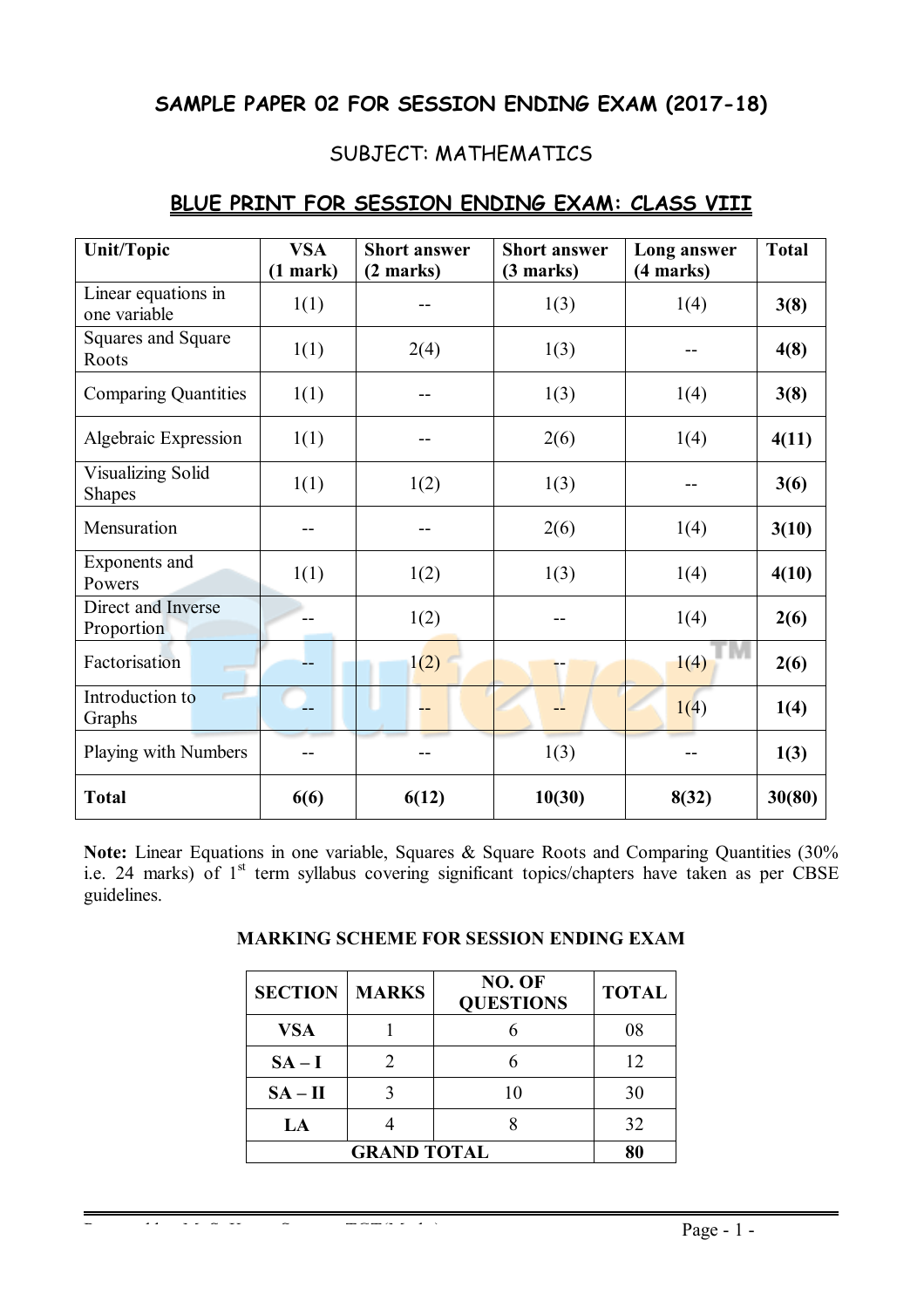# **SAMPLE PAPER 02 FOR SESSION ENDING EXAM (2017-18)**

# **SUBJECT: MATHEMATICS MAX. MARKS : 80**

#### **General Instructions:**

- (i). **All** questions are compulsory.
- (ii). This question paper contains **30** questions divided into four Sections A, B, C and D.
- (iii). **Section A** comprises of 6 questions of **1 mark** each. **Section B** comprises of 6 questions of **2 marks** each. **Section C** comprises of 10 questions of **3 marks** each and **Section D** comprises of 8 questions of **4 marks** each.
- (iv). Use of Calculators is not permitted

#### **SECTION – A**

- **1.** Solve :  $2y + 9 = 4$
- **2.** Find the square of the number 39.
- **3.** The list price of a frock is Rs 220. A discount of 20% is announced on sales. What is the amount of discount on it.
- **4.** Simplify and write the answer in the exponential form:  $(2^5 \div 2^8)^5 \times 2^{-5}$
- **5.** Can a polyhedron have 10 faces, 20 edges and 15 vertices? Give reason.
- **6.** Find the value of the expression  $3x (4x 5) + 3$  for  $x = 3$
- **7.** Find the smallest square number that is divisible by each of the numbers 4, 9 and 10.
- **8.** The students of Class VIII of a school donated Rs 2401 in all, for Prime Minister's National Relief Fund. Each student donated as many rupees as the number of students in the class. Find the number of students in the class.

**SECTION – B**

- **9.** If the weight of 12 sheets of thick paper is 40 grams, how many sheets of the same paper would weigh  $2\frac{1}{2}$ 2 kilograms?
- **10.** Factorise :  $a^2 2ab + b^2 c^2$
- **11.** Using Euler's formula find the unknown.

| Faces    |  |
|----------|--|
| Vertices |  |
| Edges    |  |

**12.** Find the value of m for which  $5^{\text{m}} \div 5^{-3} = 125$ .

# **CLASS : VIII DURATION : 3 HRS**

тм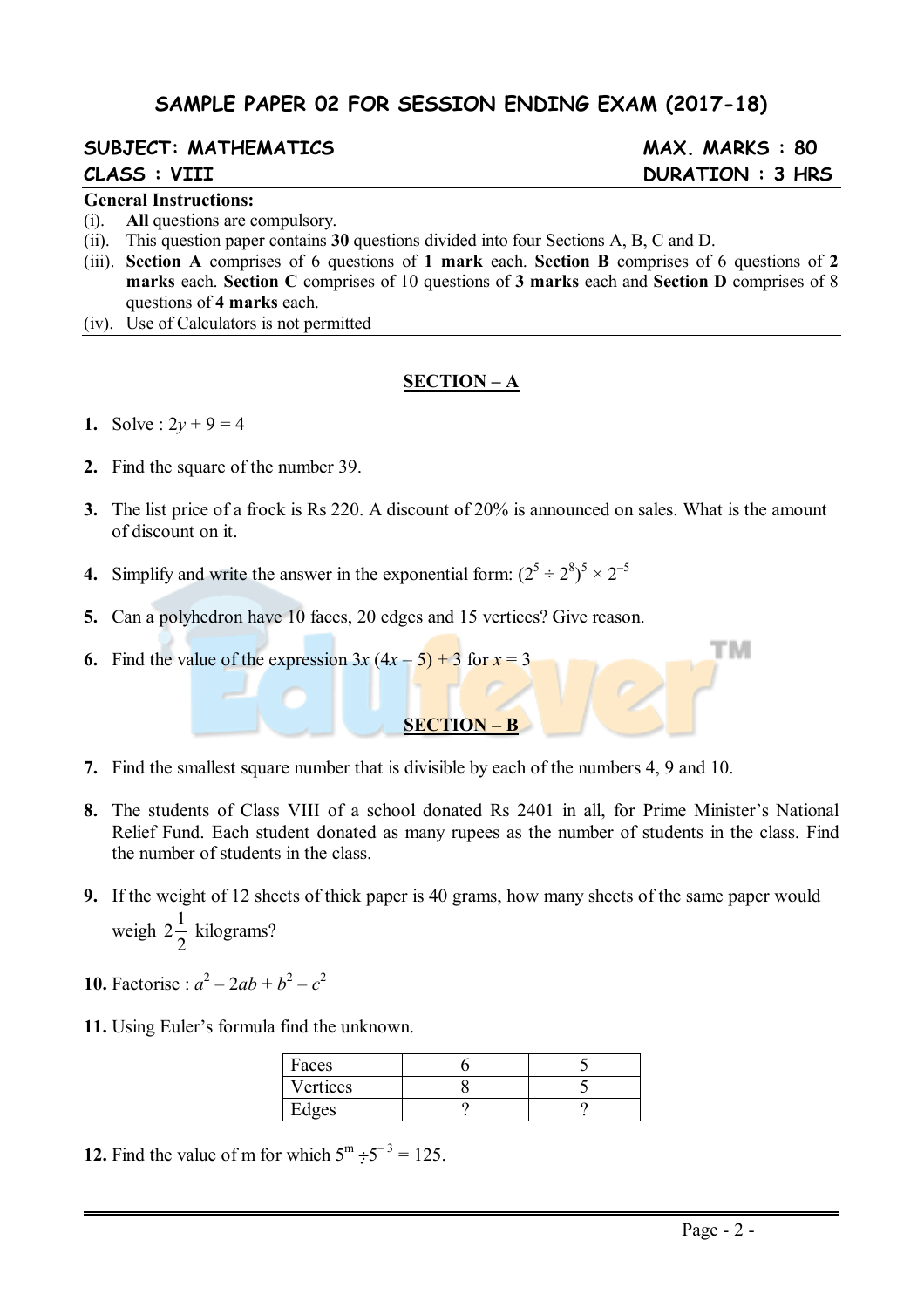### **SECTION – C**

- **13.** Find the square root of the following by long division method. (a) 27.04 (b) 1.44
- **14.** Find CI on Rs 8,000 for 1 year at 9% per annum compounded half yearly.
- **15.** Solve:  $5x + \frac{7}{9} = \frac{3}{2}x 14$ 2 2  $x + \frac{7}{2} = \frac{3}{2}x - 1$
- **16.** (a) Add:  $7xy + 5yz 3zx$ ,  $4yz + 9zx 4y$ ,  $-3xz + 5x 2xy$ . (b) Subtract  $5x^2 - 4y^2 + 6y - 3$  from  $7x^2 - 4xy + 8y^2 + 5x - 3y$ .

17. Simplify: 
$$
\frac{3^{-5} \times 10^{-5} \times 125}{5^{-7} \times 6^{-5}}
$$

**18.** Find the values of the letters in the given below:

$$
\begin{array}{c}\n3 \text{ A} \\
+25 \\
\hline\n\text{B}2\n\end{array}
$$

- **19.** A suitcase with measures 80 cm  $\times$  48 cm  $\times$  24 cm is to be covered with a tarpaulin cloth. How many metres of tarpaulin of width 96 cm is required to cover 100 such suitcases?
- **20.** The floor of a building consists of 3000 tiles which are rhombus shaped and each of its diagonals are 45 cm and 30 cm in length. Find the total cost of polishing the floor, if the cost per  $m^2$  is Rs 4.
- **21.** Verify Euler's formula for these solids:



**22.** Simplify: (i)  $(t + s^2)$   $(t^2 - s)$ (ii)  $(a + b) (c - d) + (a - b) (c + d) + 2 (ac + bd)$ 

#### **SECTION – D**

- **23.** Sum of the digits of a two-digit number is 9. When we interchange the digits, it is found that the resulting new number is greater than the original number by 27. What is the two-digit number?
- **24.** The population of a city was 20,000 in the year 1997. It increased at the rate of 5% p.a. Find the population at the end of the year 2000. Write any two effects of high populations?
- **25.** A milk tank is in the form of cylinder whose radius is 1.5 m and length is 7 m. Find the quantity of milk in litres that can be stored in the tank? What are advantages of drinking milk?